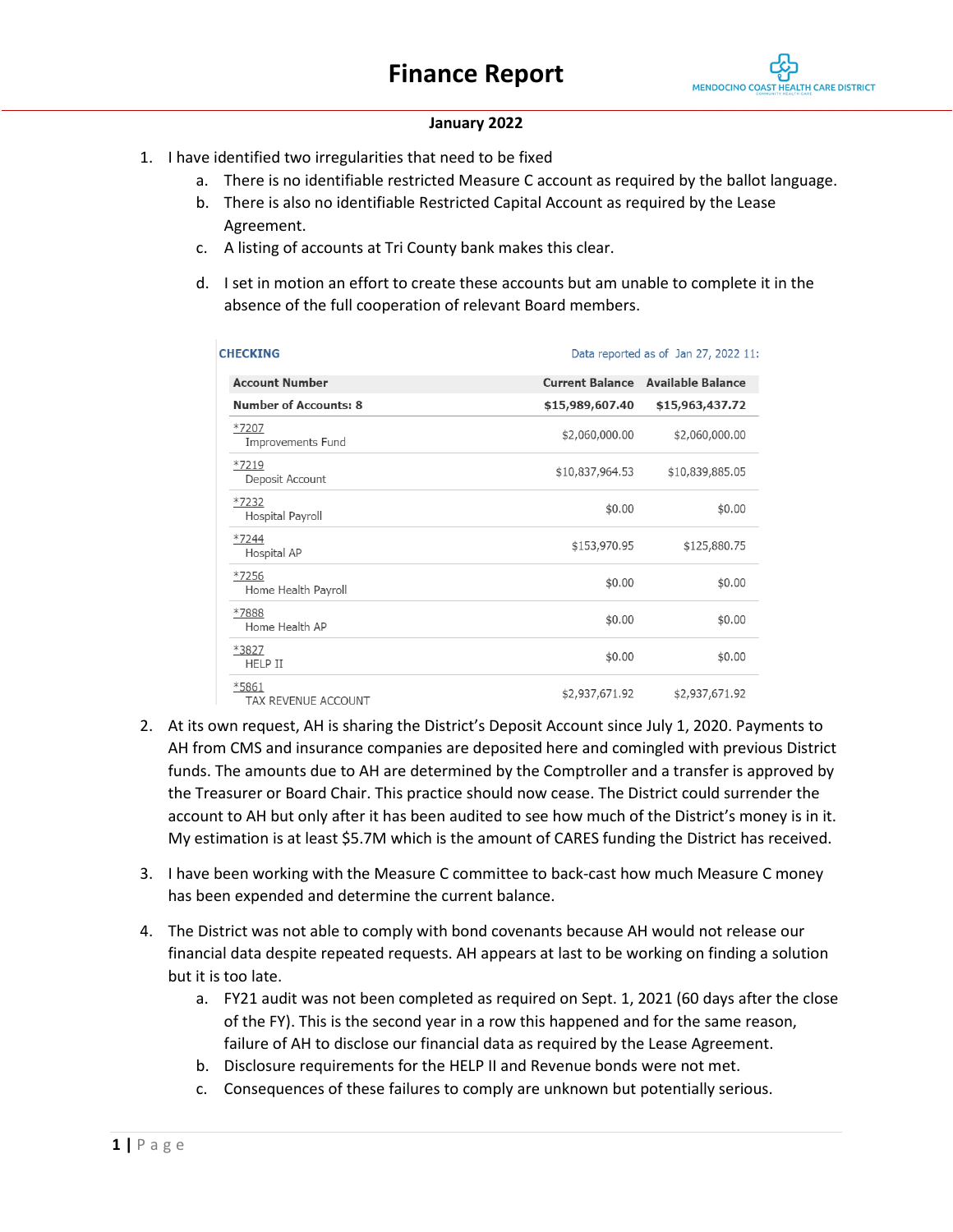7.Repayment Schedule

- 5. Recent major expenditures and receipts
	- a. At the end of December, I deposited \$1,030,000 into the Improvements Fund as required by the Lease Agreement. The current balance of that fund is \$2,060,000.
	- b. *Pending*: AH owes the District \$875,000 per the Lease Agreement
		- **i.** *Paid on January 25, 2022 plus interest*
	- c. *Pending:* The County of Mendocino has not disbursed the District's share of property taxes and the Measure C parcel tax revenues. My estimate is that the Measure C receipts will be \$873,000 and the property tax receipts will be \$591,000.
	- d. *Pending:* Repayment of \$1,300,000 of CARES funds
	- e. *Pending:* Cost Report adjustment ~\$1,100,000
	- f. *Pending:* Inter Governmental Transfer payment ~\$500,000

| As of Jan. 1 2022                 |                |                               |                 |                    |                      |                           |  |  |  |
|-----------------------------------|----------------|-------------------------------|-----------------|--------------------|----------------------|---------------------------|--|--|--|
| Name of Loan                      | <b>HELP II</b> |                               | <b>OSHPD</b>    | UHC note           | Revenue Bonds - 2016 |                           |  |  |  |
| Lender                            |                | <b>CA Financing Authority</b> | Cal Mortgage    | United Health Care |                      | Bond holders              |  |  |  |
| Date of Ioan                      |                | 9/1/2017                      | 3/31/2015       | 4/25/2014          |                      | 2/1/2017                  |  |  |  |
| Loan Amount                       | \$             | 1,500,000                     | \$<br>1,005,805 | \$<br>2,100,000    | Ś                    | 5,745,000                 |  |  |  |
| I Interest rate                   |                | 2.00%                         | 5.00%           |                    |                      | 3.25% 3%, then 5% in 2025 |  |  |  |
| Term in years                     |                | 10                            |                 | 10                 |                      |                           |  |  |  |
| Monthly Payment                   | \$             | 13,802                        | \$<br>27,672    |                    |                      |                           |  |  |  |
| Annual Payment                    |                |                               |                 | 210,000            | \$                   | 565,000                   |  |  |  |
| Outstanding Balance 6/30/2021     | Ŝ.             | 1,091,667                     | \$<br>154,345   | Ś<br>630,000       | Ś                    | 3,705,000                 |  |  |  |
| Outstanding Balance 12/31/2021 \$ |                | 1,019,471                     | \$<br>51,451    | 630,000<br>S       | S                    | 3,705,000                 |  |  |  |
| Date of last payment              |                | 12/1/2028                     | 3/1/2022        | 4/25/2024          |                      | 6/30/2029                 |  |  |  |

6. Information on the District's long-term debt

# *Note: All long-term debt will be extinguished by 2030*

|                      | Monthly | Annual      |    | 2022        | 2023                | 2024      | 2025                                            | 2026      | 2027                  | 2028      | 2029      | 2030 |
|----------------------|---------|-------------|----|-------------|---------------------|-----------|-------------------------------------------------|-----------|-----------------------|-----------|-----------|------|
| <b>OSHPD</b>         | 27,672  | $83,016$ \$ |    | 83.016      |                     |           |                                                 |           |                       |           |           |      |
| UHC note             |         | 210.000     | S. |             | 210,000   \$210,000 | \$157.500 |                                                 |           |                       |           |           |      |
| <b>HELP II</b>       | 13,802  | 165.624     |    | 165.624     |                     |           | $\frac{1}{2}$ \$165,624   \$165,624   \$165,624 |           | $$165,624$ $$165,624$ | \$165.624 |           |      |
| Revenue Bonds - 2016 |         | 565.000     |    | 565.000     | \$565.000           |           | \$565,000 \$565,000                             | \$565,000 | \$565.000             | \$565,000 | \$565.000 |      |
|                      |         |             |    | \$1,023,640 | \$940.624           | \$888,124 | \$730.624                                       |           | \$730,624 \$730,624   | \$730,624 | \$565.000 |      |

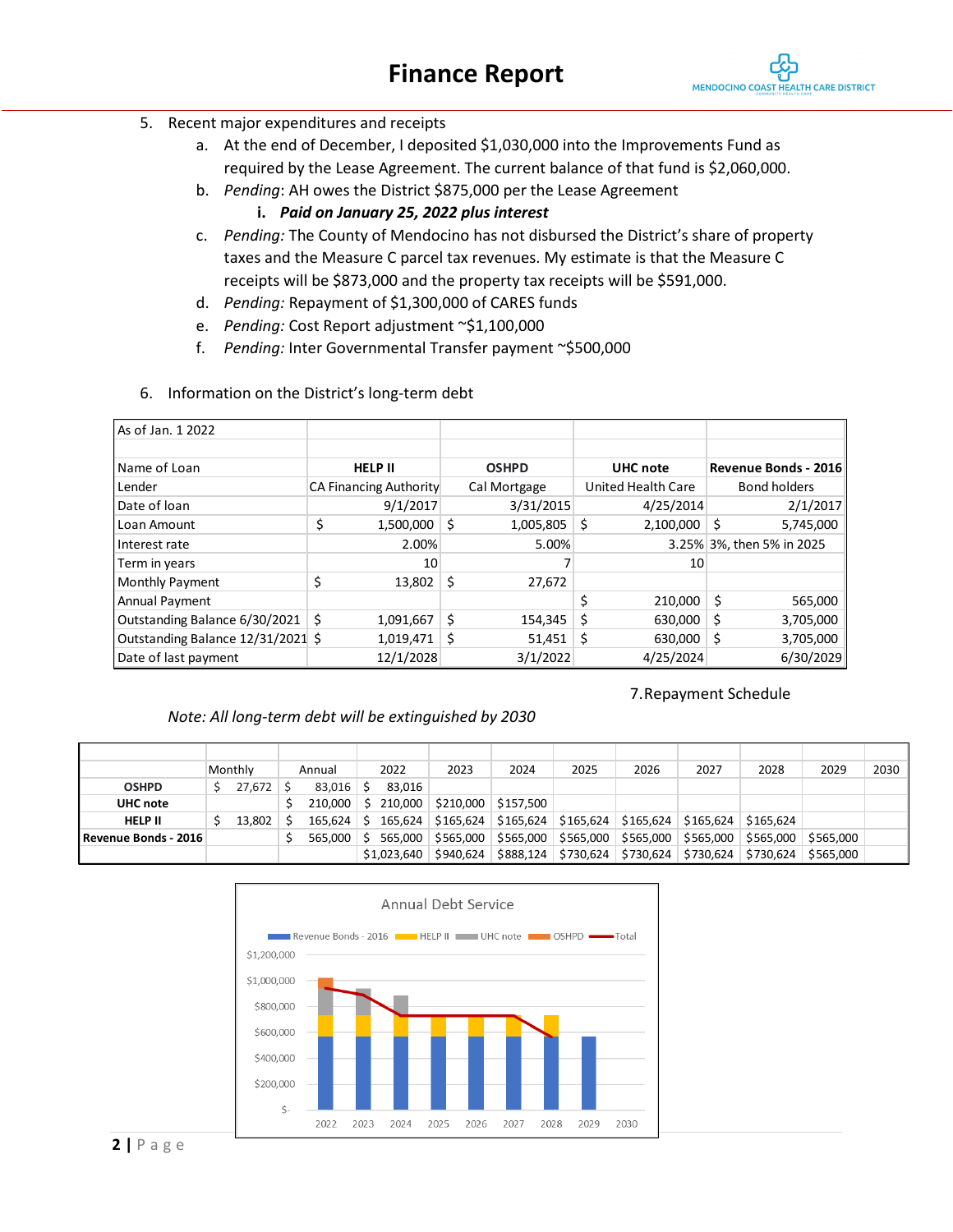## 8. Long term receipts

The District has three revenue sources all of which are very predictable. These sources are the Measure C parcel tax (through 2030), a property tax approved by the voters when the District was formed (in perpetuity), and the Lease Payment from AH. This leads to the following financial projection.



#### 9. Current Accounts Projection for the 2H FY22.

| <b>Current Assets</b>                  |          | <b>2H FY22</b> |
|----------------------------------------|----------|----------------|
| <b>Unrestricted Cash Assets</b>        |          |                |
| LAIF                                   | \$       | 3,473,565      |
| Tri-County (estimated)                 |          | 6,610,896      |
| SBMC (estimated)                       | \$\$\$   | 353,168        |
| Bank of America (estimated)            |          | 174,274        |
| <b>TOTAL</b>                           | \$       | 10,611,903     |
| <b>Accounts Receivable</b>             |          |                |
| CMS cost report adjustment             | \$       | 1,100,000      |
| Inter Governmental Transfer (estimate) | \$       | 500,000        |
| Lease Payment                          |          |                |
| GO property tax receipts               | \$<br>\$ | 412,500        |
| <b>Measure C receipts</b>              | \$       | 800,000        |
| TOTAL                                  | Ś        | 2,812,500      |
| <b>TOTAL CURRENT ASSETS</b>            | Ś        | 13,424,403     |
| <b>Restricted Funds</b>                |          |                |
| Measure C (estimated)                  | \$       | 230,000        |
| Improvements Fund                      |          | 2,060,000      |
| Restricted Capital Fund(estimated)     | \$<br>\$ | 1,533,087      |
| <b>TOTAL</b>                           | \$       | 3,823,087      |

# Current Liabilities

| Accounts Payable                         |                 |
|------------------------------------------|-----------------|
| AH payable for ongoing maintenance       | \$<br>2,060,000 |
| <b>Refund CARES funding</b>              | \$<br>1,300,000 |
| <b>Fund Measure C restricted account</b> | \$<br>216,342   |
| <b>Fund Restricted Capital account</b>   | \$<br>1,533,087 |
| Current liabilities                      |                 |
| Help II                                  | \$<br>82,812    |
| Cal Mortgage                             | \$<br>51,451    |
| UHC note                                 | \$<br>105,000   |
| Revenue Bonds - 2016                     | \$<br>282,500   |
| TOTAL CURRENT LIABILITIES                | \$<br>5,631,192 |
| NET CURRENT CASH POSITION                | 11,615,298      |

*Notes: I calculate that the Measure C balance is \$230,000 but I need to get the agreement of the Oversight Committee. I calculate that the balance of the Restricted Capital Account is \$1,533,087. As soon as these accounts are created, I would fund them with money from the Deposit Account at Tri-County bank.*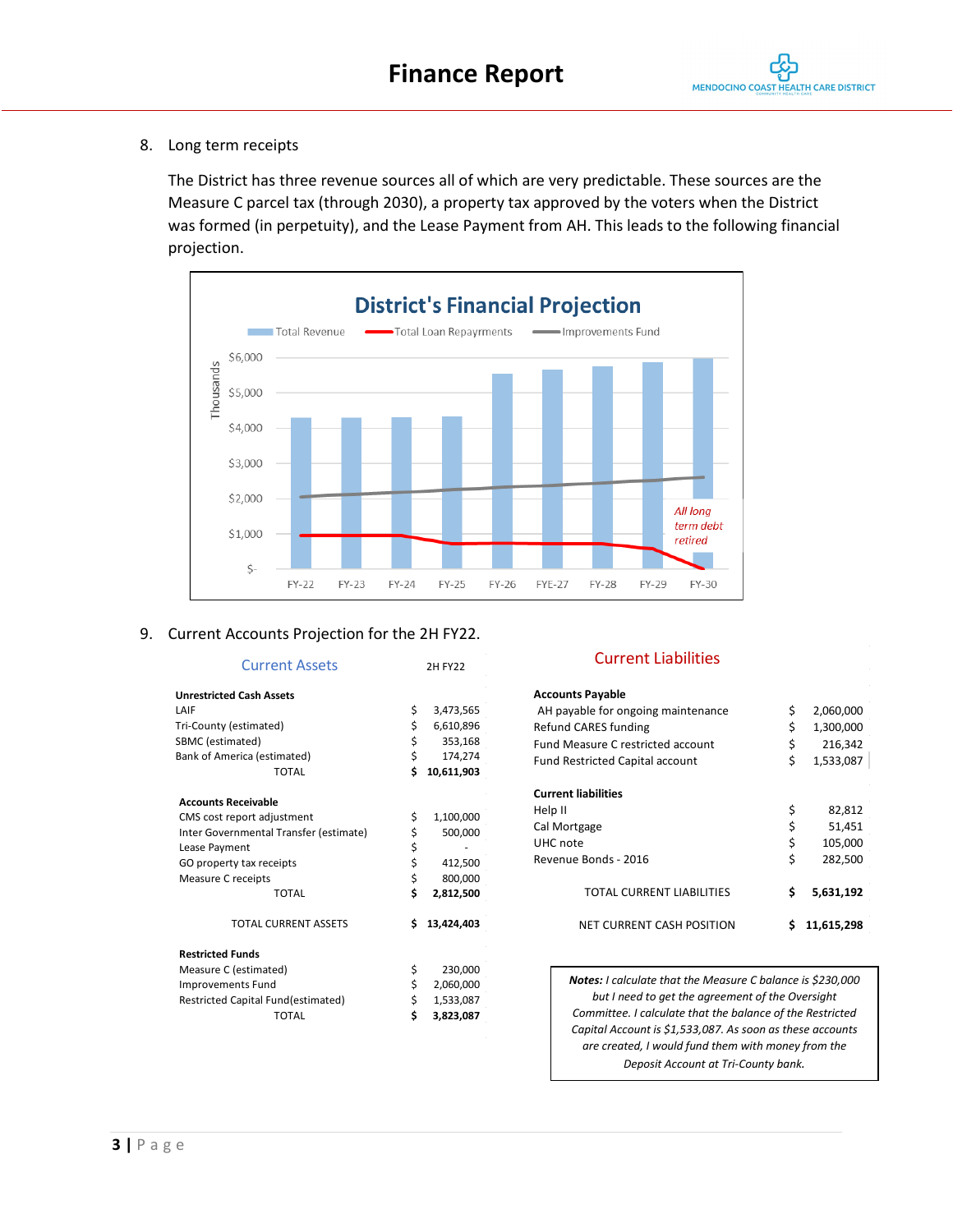

#### 10. Paying for a new facility

- a. A portion of the costs can be financed
- b. By the end of the decade, the District will have predictable revenues and no debt so a very good credit rating is likely.
- c. Repayment of a \$10.0M loan for construction of a 10-room hospital with a 10-year term at 3% would be \$1.1M a year compared to \$1.0M in property tax and a potential \$2.0M Lease Payment.
- d. Loan amounts and annual repayments for an Outpatient Pavilion and a 25-bed hospital are given in the table below. Please note we do not have an estimate for the cost of an Outpatient Pavilion so a conservative guess is made here.
- e. Extension of Measure C or replacement may be needed but otherwise no new taxes would be required.
- f. Community fundraising would provide valuable assistance
- g. Re-purposing of the existing hospital (e.g., to a Skilled Nursing Facility or medical residential community) should be part of the long-term plan. Cost estimates and a plan for a funding mechanism should be prepared.

| Option         | 10 beds             | Outpatient        | 25 beds |             |  |  |  |
|----------------|---------------------|-------------------|---------|-------------|--|--|--|
| Cost           | \$<br>35,000,000    | \$<br>45,000,000  | \$      | 65,000,000  |  |  |  |
| Loan amount    | \$<br>10,000,000    | \$<br>20,000,000  | \$      | 40,000,000  |  |  |  |
| Annual payment | \$<br>(1, 172, 305) | \$<br>(2,344,610) | \$      | (4,689,220) |  |  |  |
| Property Tax   | \$<br>1,000,000     | \$<br>1,000,000   | \$      | 1,000,000   |  |  |  |
| Lease Payment  | \$<br>2,000,000     | \$<br>2,000,000   | \$      | 3,000,000   |  |  |  |
| Measure C      | \$                  |                   | \$      | 1,600,000   |  |  |  |
| Net            | 1,827,695           | \$<br>655,390     | \$      | 910,780     |  |  |  |

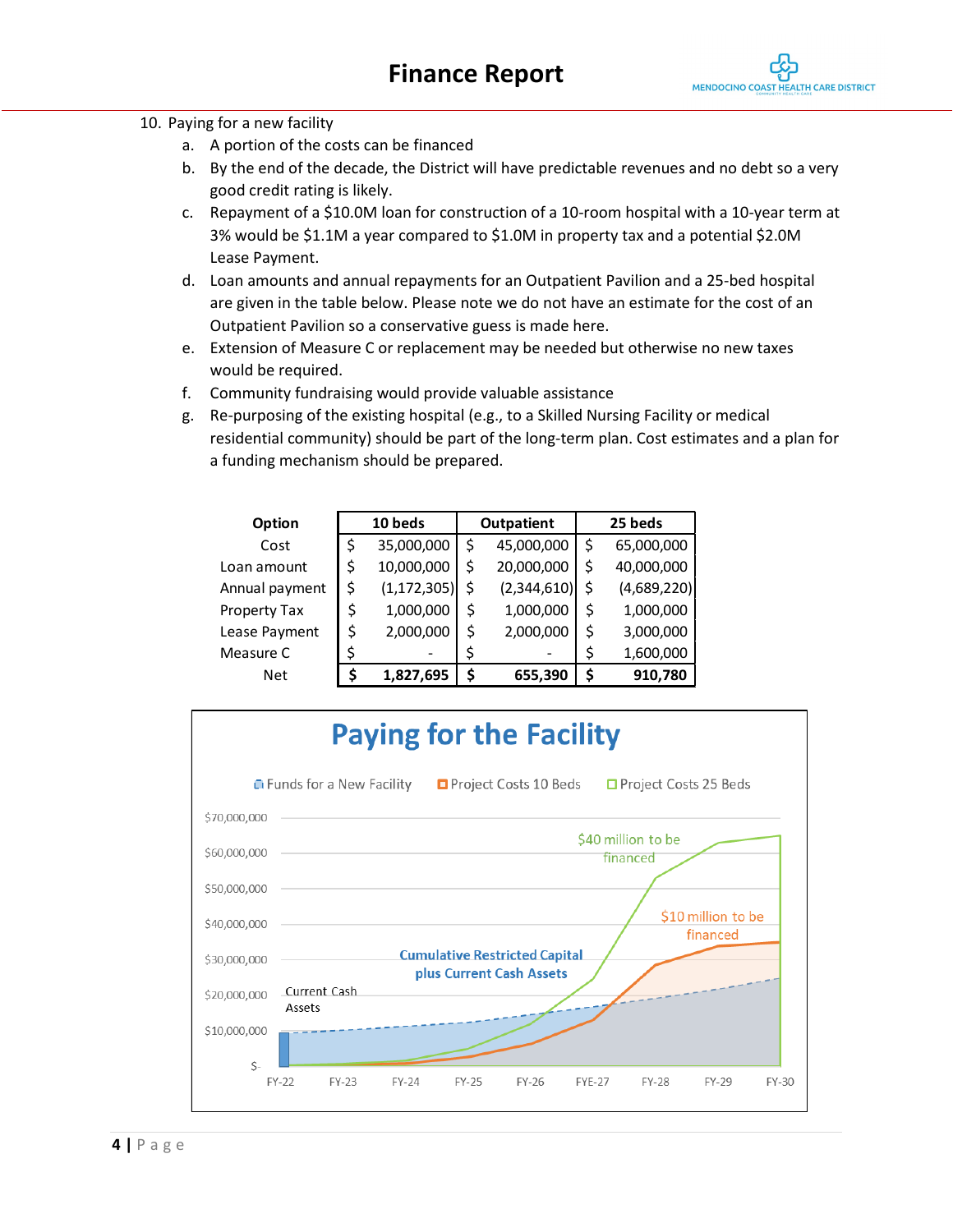

## 11. District Budget for FY22 – as adopted in June of 2021

*Please see the table below. Note that this is not the same as the Board budget which is developed and tracked separately.*

*This budget does not need updating because actuals are tracking budget closely.*

| Jan. 17, 2022                      | CY 2022<br>CY 2021 |                  |   |                  |    |                 |     |             |              |                                                                               |    |           |    |                         |    |                        |     |             |      |              |     |                |     |             |
|------------------------------------|--------------------|------------------|---|------------------|----|-----------------|-----|-------------|--------------|-------------------------------------------------------------------------------|----|-----------|----|-------------------------|----|------------------------|-----|-------------|------|--------------|-----|----------------|-----|-------------|
| Cash Flow by Month                 |                    | FY2022           |   |                  |    |                 |     |             |              |                                                                               |    |           |    |                         |    |                        |     |             |      |              |     |                |     |             |
|                                    |                    | July             |   | Aug.             |    | Sept.           |     | Oct.        |              | Nov.                                                                          |    | Dec.      |    | Jan.                    |    | Feb.                   |     | Mar.        |      | Apr.         |     | May            |     | June        |
| Receipts                           |                    |                  |   |                  |    |                 |     |             |              |                                                                               |    |           |    |                         |    |                        |     |             |      |              |     |                |     |             |
| AH Lease Payment                   |                    | \$875,000        |   |                  |    |                 |     |             |              |                                                                               |    |           |    | \$875,000               |    |                        |     |             |      |              |     |                |     |             |
| Measure C                          |                    |                  | S | 111,678          |    |                 |     |             | -\$          | 873,091                                                                       |    |           |    |                         |    |                        |     |             | \$   | 603,127      |     |                |     |             |
| <b>District Tax Receipts</b>       |                    |                  | Ś | 70,361           |    |                 |     |             |              | 590,813                                                                       |    |           |    |                         |    |                        |     |             |      | 295,406      |     |                |     |             |
| Tax Subsidies for GO Bonds         |                    |                  |   |                  |    |                 |     |             |              |                                                                               |    |           |    |                         |    |                        |     |             |      |              |     |                |     |             |
| <b>LAIF Dividends</b>              |                    | $2,823$ \$       |   | $2,823$ \$       |    | $2,823$ \$      |     | 2,823       | .S           | 2,823                                                                         | -S | 2,823     | -Ŝ | 2,823                   |    | 2,823                  | - S | 2,823       | - Ś  | $2,823$ \$   |     | 2,823          | -Ś  | 2,823       |
| <b>TOTAL PER MONTH</b>             |                    | 877,823 \$       |   | 184,862 \$       |    | 2,823           | -S  | 2,823       |              | \$1,466,727                                                                   | -S | 2,823     | Ŝ. | 877,823                 | -S | 2,823                  | -S  | 2,823       | Ŝ.   | $901,357$ \$ |     | 2,823          | -\$ | 2,823       |
| Outlays                            |                    |                  |   |                  |    |                 |     |             |              |                                                                               |    |           |    |                         |    |                        |     |             |      |              |     |                |     |             |
| Improvements Fund                  |                    | \$1,030,000      |   |                  |    |                 |     |             |              |                                                                               |    |           |    | \$1,030,000             |    |                        |     |             |      |              |     |                |     |             |
| Revenue Bonds-Refinanced 2016      |                    | $47,125$ \$      |   | $47,125$ \$      |    | $47,125$ \$     |     | $47,125$ \$ |              | 47,125                                                                        | -S | 47,125    | -S | 47,125                  |    | 47,125                 | -S  | 47,125      | - \$ | 47,125       | - S | 47,125         | -S  | 47,125      |
| Cal Mortgage Line of Credit        |                    | $17,149$ \$      |   | $17,149$ \$      |    | 17,149          |     | 17,149      | - S          | 17,149                                                                        | -S | 17,149    | -S | 17,149                  |    | 17,149                 | -S  | 17,149      |      | paid in full |     |                |     |             |
| <b>HELP II Loan</b>                |                    | 13,802 \$        |   | $13,802 \quad $$ |    | 13,802 \$       |     | 13,802 \$   |              | 13,802                                                                        | -S | 13,802 \$ |    | 13,802                  |    | 13,802                 | -5  | 13,802      | - S  | 13,802       | -S  | 13,802         |     | 13,802      |
| <b>UHC of California</b>           |                    | $19,206$ \$      |   | $19,206$ \$      |    | 19,206          |     | $19,206$ \$ |              | 19,206                                                                        | -S | 19,206    | -S | 19,206                  |    | 19,206                 | - S | $19,206$ \$ |      | 19,206       | -5  | 19,206         |     | 19,206      |
| <b>Board Budget Allocation</b>     |                    | $20,833$ \$      |   | $20,833$ \$      |    | $20,833$ \$     |     | 20,833      | -S           | 20,833                                                                        | -S | 20,833    | S  | 20,833                  |    | 20,833                 | -S  | 20,833      | - S  | 20,833       |     | 20,833         |     | 20,833      |
| <b>TOTAL PER MONTH</b>             |                    | $$1,148,116$ \$  |   | 118,116 \$       |    | 118,116         | -S  | 118,116     | <sub>S</sub> | 118,116                                                                       | -S | 118,116   |    | \$1,148,116             | -S | 118,116                | S.  | 118,116     | -S   | 100,967      | S   | 100,967        | S   | 100,967     |
| <b>NET CASH FLOW</b>               |                    | \$ (270, 293) \$ |   | 66,746 \$        |    | $(115, 293)$ \$ |     |             |              | (115,293) \$ 1,348,611 \$ (115,293) \$ (270,293) \$ (115,293) \$ (115,293) \$ |    |           |    |                         |    |                        |     |             |      | 800,390      | S.  | $(98, 143)$ \$ |     | (98, 143)   |
| Cumulative Restricted Capital Fund | S.                 | 360,383 \$       |   | 427,129          | -S | 311,837         | - S |             |              | 196,544 \$1,545,155                                                           |    |           |    | \$1,429,862 \$1,159,569 |    | \$1,044,276 \$ 928,984 |     |             |      | \$1,729,374  |     | \$1,631,230    |     | \$1,533,087 |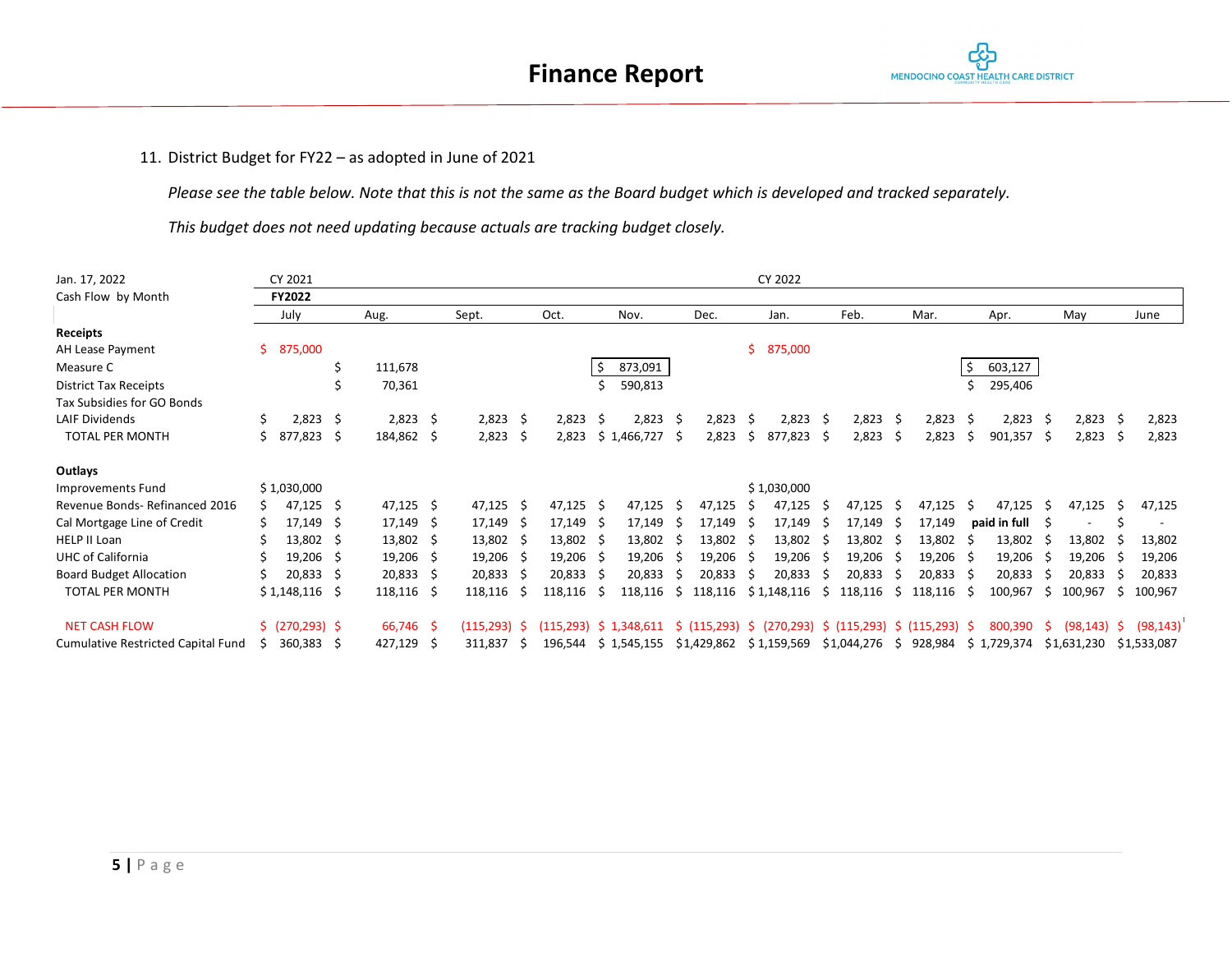- 12. Actual vs Budget for July 1 to Jan. 17 (Board Budget)
	- a. To date actual costs are well under budget and it is likely to remain that way until the end of the fiscal year (June 30).
	- b. Primary reason is legal and staff costs are much smaller.
	- c. Unbudgeted items are \$20,500 but less than the contingency of \$26,000.
	- d. The significant cost of the CARES audit preparation is non-recurring (\$23,500).
	- e. The District will no longer need to submit a Cost Report to CMS (\$15,000)

|                                           | Budgeted             | Actual        |                                |
|-------------------------------------------|----------------------|---------------|--------------------------------|
|                                           | FY2022               | FY2022        |                                |
| Cash Flow by Month                        | July                 | July          |                                |
|                                           |                      |               |                                |
| <b>Receipts</b>                           |                      |               |                                |
| Allocation from District's Net Cash Flow  | \$<br>250,000        | \$<br>250,000 | \$<br>$\overline{\phantom{0}}$ |
| Dividend from LAIF investments            | \$<br>5,445          | \$<br>5,000   | \$<br>(445)                    |
| <b>Total Receipts</b>                     | \$<br>255,445        | \$<br>255,000 | \$<br>(445)                    |
|                                           |                      |               |                                |
| <b>Expenses</b>                           |                      |               |                                |
| Open Management Position(s)               | \$<br>80,000         | \$<br>7,421   | \$<br>(72, 579)                |
| Contributions to HSA                      | \$<br>25,200         | \$<br>14,918  | \$<br>(10, 282)                |
| Financial Services K. McKee & Co.         | \$<br>3,500          | \$<br>1,326   | \$<br>(2, 174)                 |
| Legal Services                            | \$<br>63,000         | \$<br>38,598  | \$<br>(24, 402)                |
| DZA audits                                | \$<br>27,000         | \$<br>9,600   | \$<br>(17,400)                 |
| Beta Insurance                            | \$<br>22,871         | \$<br>27,966  | \$<br>5,095                    |
| <b>County Tax Administrative Services</b> | \$<br>16,680         | \$<br>16,680  | \$                             |
| Utilities                                 | \$<br>7,000          | \$            | \$<br>(7,000)                  |
| Property Insurance for 775 River Drive    | \$<br>2,000          | \$            | \$<br>(2,000)                  |
| <b>Office Expenses</b>                    | \$<br>350            |               | \$<br>(350)                    |
| Phone and Internet                        | \$<br>700            |               | \$<br>(700)                    |
| <b>Hospital Anniversary activities</b>    | \$<br>5,000          | \$<br>4,677   | \$<br>(323)                    |
| Refurbishment of Neva Canon Room          | \$<br>15,000         | \$<br>95      | \$<br>(14, 905)                |
| <b>Potential New Programs</b>             | \$<br>20,000         | \$            | \$<br>(20,000)                 |
| <b>CARES Audit</b>                        | \$<br>23,500         | \$<br>23,500  | \$                             |
| Other (including memberships)             | \$<br>$\overline{a}$ | \$            | \$                             |
| Sum of Expenses                           | \$<br>311,801        | \$<br>144,781 | \$(167,020)                    |
| Contingency                               | \$<br>26,014         | \$            | \$<br>(26, 014)                |
| WorkTerra                                 | \$                   | \$<br>2,500   | \$<br>2,500                    |
| Cost Report                               | \$                   | \$<br>14,918  | \$<br>14,918                   |
| <b>BYN Mellon</b>                         | \$<br>$\overline{a}$ | \$<br>3,075   | \$<br>3,075                    |
| <b>Net Operating Balance</b>              | \$<br>(82, 370)      | \$<br>110,219 | \$192,589                      |
| Cash Flow                                 | \$<br>(56, 356)      | \$<br>89,726  | \$146,082                      |